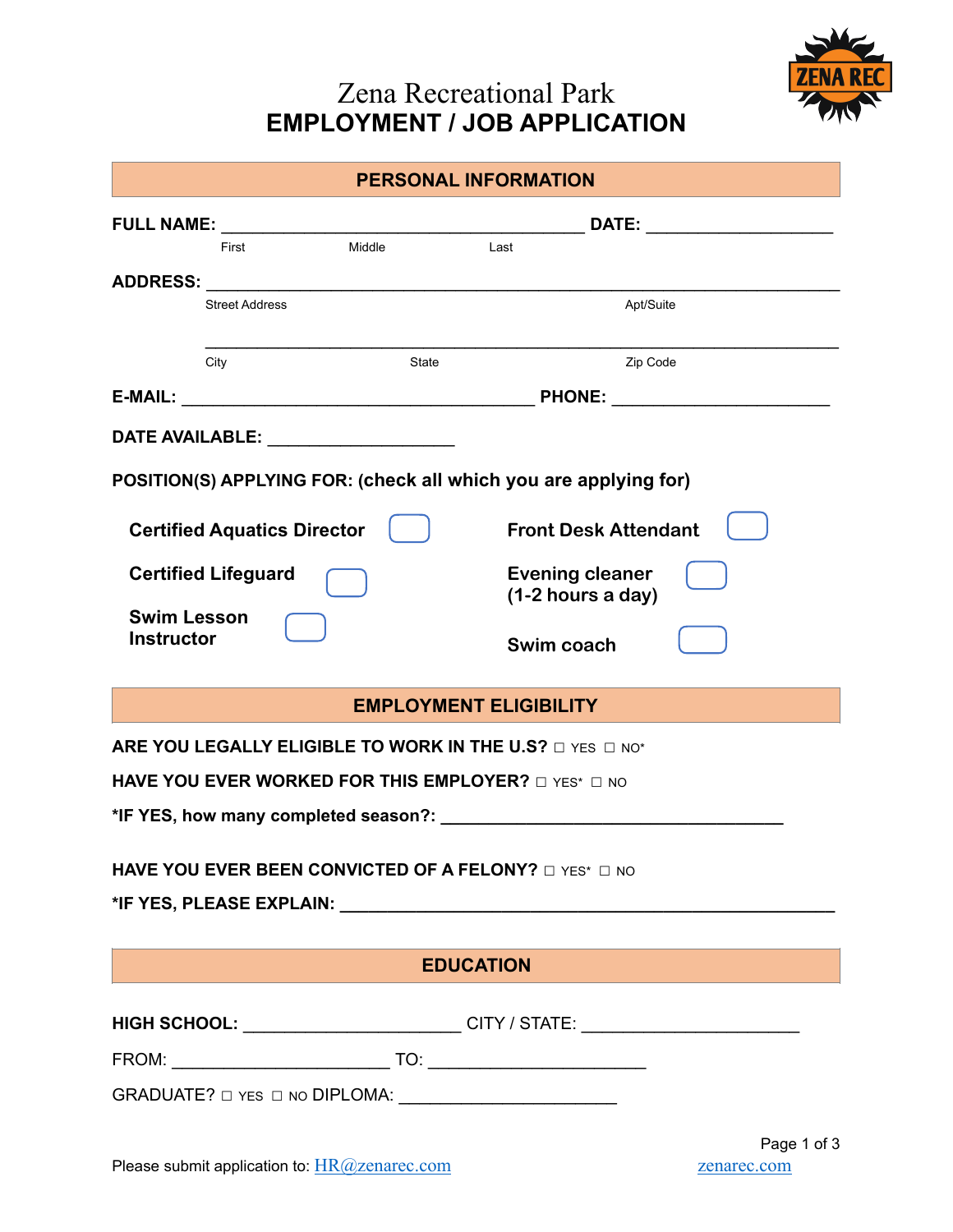|                            | COLLEGE: ___________________________CITY / STATE: ______________________________                                                                                                                                                                                                           |                                          |                          |
|----------------------------|--------------------------------------------------------------------------------------------------------------------------------------------------------------------------------------------------------------------------------------------------------------------------------------------|------------------------------------------|--------------------------|
|                            |                                                                                                                                                                                                                                                                                            |                                          |                          |
|                            |                                                                                                                                                                                                                                                                                            |                                          |                          |
|                            | <b>OTHER:</b> ____________________________CITY / STATE: ______________________________                                                                                                                                                                                                     |                                          |                          |
|                            |                                                                                                                                                                                                                                                                                            |                                          |                          |
|                            |                                                                                                                                                                                                                                                                                            |                                          |                          |
|                            |                                                                                                                                                                                                                                                                                            | <b>PREVIOUS EMPLOYMENT</b>               |                          |
|                            |                                                                                                                                                                                                                                                                                            |                                          |                          |
|                            | Company / Individual                                                                                                                                                                                                                                                                       |                                          |                          |
|                            | <b>Street Address</b>                                                                                                                                                                                                                                                                      | Apt/Suite                                |                          |
| City                       | State<br>STARTING PAY: \$____________ O HOUR O SALARY ENDING PAY: \$__________ O HOUR O SALARY<br>JOB TITLE: ___________________RESPONSIBILITIES: ________________________________<br>$FROM:$ $TO:$                                                                                        | Zip Code                                 |                          |
|                            | REASON FOR LEAVING: University of the ASSON FOR LEAVING:<br>EMPLOYER 2: New York State State State State State State State State State State State State State State State State State State State State State State State State State State State State State State State State State Sta |                                          |                          |
|                            | Company / Individual                                                                                                                                                                                                                                                                       |                                          |                          |
| ADDRESS:                   | <b>Street Address</b>                                                                                                                                                                                                                                                                      | Apt/Suite                                |                          |
| City<br>FROM:              | State<br>STARTING PAY: \$___________ O HOUR O SALARY ENDING PAY: \$_________ O HOUR O SALARY<br>JOB TITLE: ________________________RESPONSIBILITIES: ___________________________<br><b>REASON FOR LEAVING:</b>                                                                             | Zip Code                                 |                          |
|                            |                                                                                                                                                                                                                                                                                            | <b>REFERENCES</b><br>(PROFESSIONAL ONLY) |                          |
| <b>FULL NAME:</b><br>First | Last                                                                                                                                                                                                                                                                                       | TITLE: ________________                  | RELATIONSHIP: NATIONALLY |
|                            |                                                                                                                                                                                                                                                                                            |                                          |                          |
|                            |                                                                                                                                                                                                                                                                                            |                                          |                          |